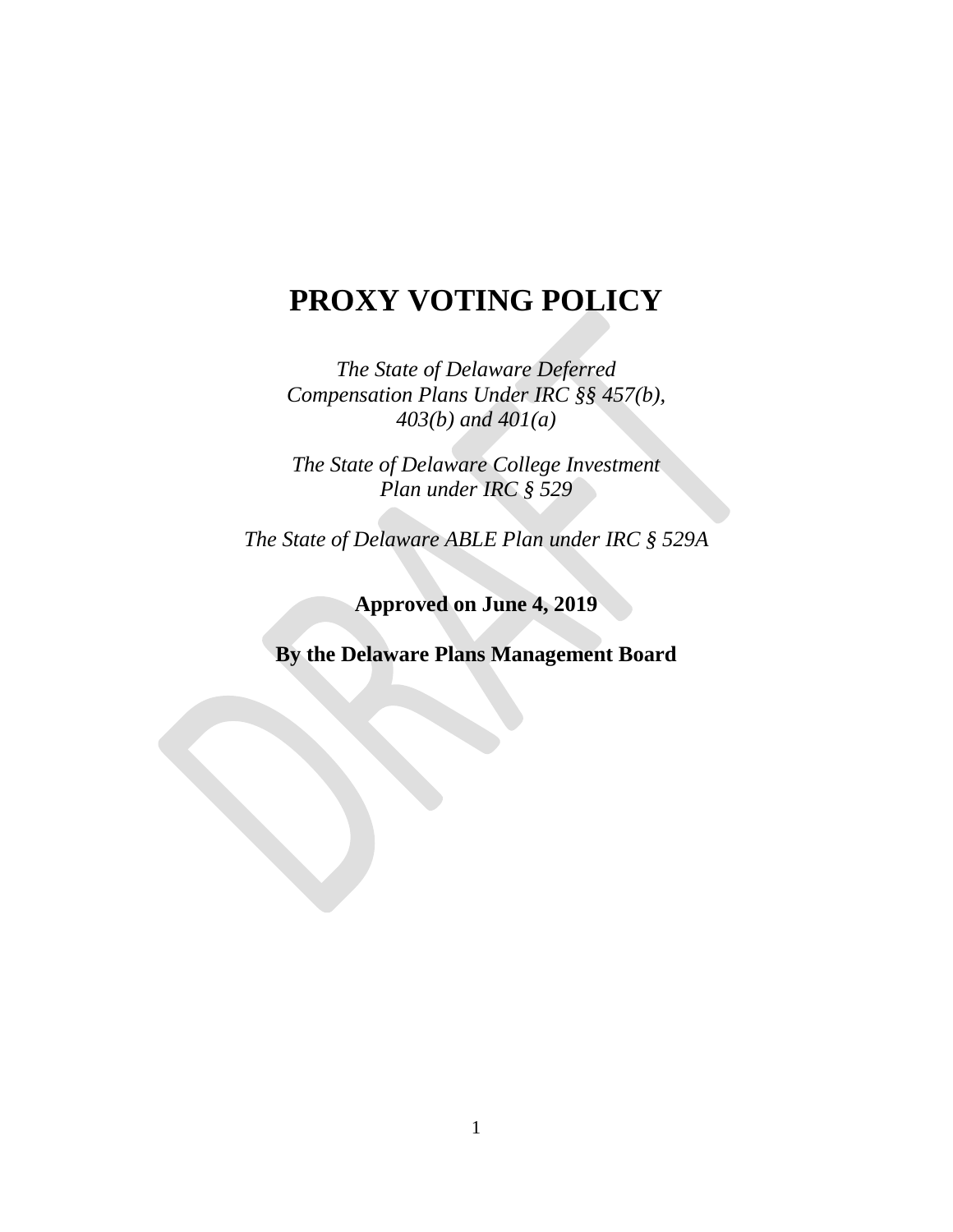#### **I. The Plans Management Board and Investment Committee**

The Plans Management Board (the "**Board**") oversees and administers the State's deferred compensation program authorized under chapter 60A of title 29 of the Delaware Code (the "**DC Program**"). *See* 29 *Del. C.* § 2722. The DC Program encompasses three distinct deferred compensation plans authorized under the Internal Revenue Code ("**IRC**"): (a) the State's deferred compensation plan under IRC § 457(b) (the "**457(b) Plan**"); (b) the State's tax-sheltered annuity plan for certain education employees under IRC § 403(b) (the "**403(b) Plan**"); and (c) the State's employer match plan under IRC § 401(a) (the "**Match Plan**"). The Board also oversees and administers the State's college investment plan under IRC § 529, authorized by subchapter XII, chapter 34 of title 14 of the Delaware Code (the "**College Plan**"), and the State's "Achieving a Better Life Experience Program," authorized by chapter 96A of title 16 of the Delaware Code (the "**ABLE Plan**" and together with the other plans, the "**Plans**").

Pursuant to Board Resolution No. 2018-1, the Board created a standing Investment Committee and vested it with authority to review and make recommendations to the Board with respect to all matters related to Plan investment options and Plan investment performance, as well as all other investment-related matters pertaining to the Plans as may be referred by the Board. The Investment Committee, by the adoption of this policy, is given standing authority to make recommendations with respect to proxy-related matters.

#### **II. Statement of Purpose and Scope**

The Board and its members are fiduciaries with responsibility for Plan assets. In fulfilling their duties with respect to the Plans, they are held to the following standard of conduct:

(d) Standard of care. The Board, its subcommittees, and each of their members shall discharge their duties with respect to each Plan solely in the interest of the participants and beneficiaries of such Plan and for the exclusive purpose of providing Plan benefits to participants and their beneficiaries, including defraying reasonable expenses of administering each such Plan, with the care, skill, prudence, and diligence under the circumstances then prevailing that a prudent person acting in a like capacity and familiar with such matters would use to attain the purposes of such Plan.

29 *Del. C.* § 2722(d).

The standard of conduct set out in Section 2722(d) tracks the standard of conduct set out in the Employee Retirement Income Security Act of 1974 (as amended, "**ERISA**") for the fiduciaries of plans governed by ERISA. Though none of the Plans is subject to ERISA, the Board may consult fiduciary guidance under ERISA carrying out its fiduciary duties with respect to the selection and management of Plan assets.

The Board's responsibility for managing Plan assets includes making decisions with respect to proxy voting. To assist it in carrying out this fiduciary duty, the Board has adopted this Proxy Voting Policy (the "**Policy**"). Rigid adherence to the Policy may not be required or reasonable in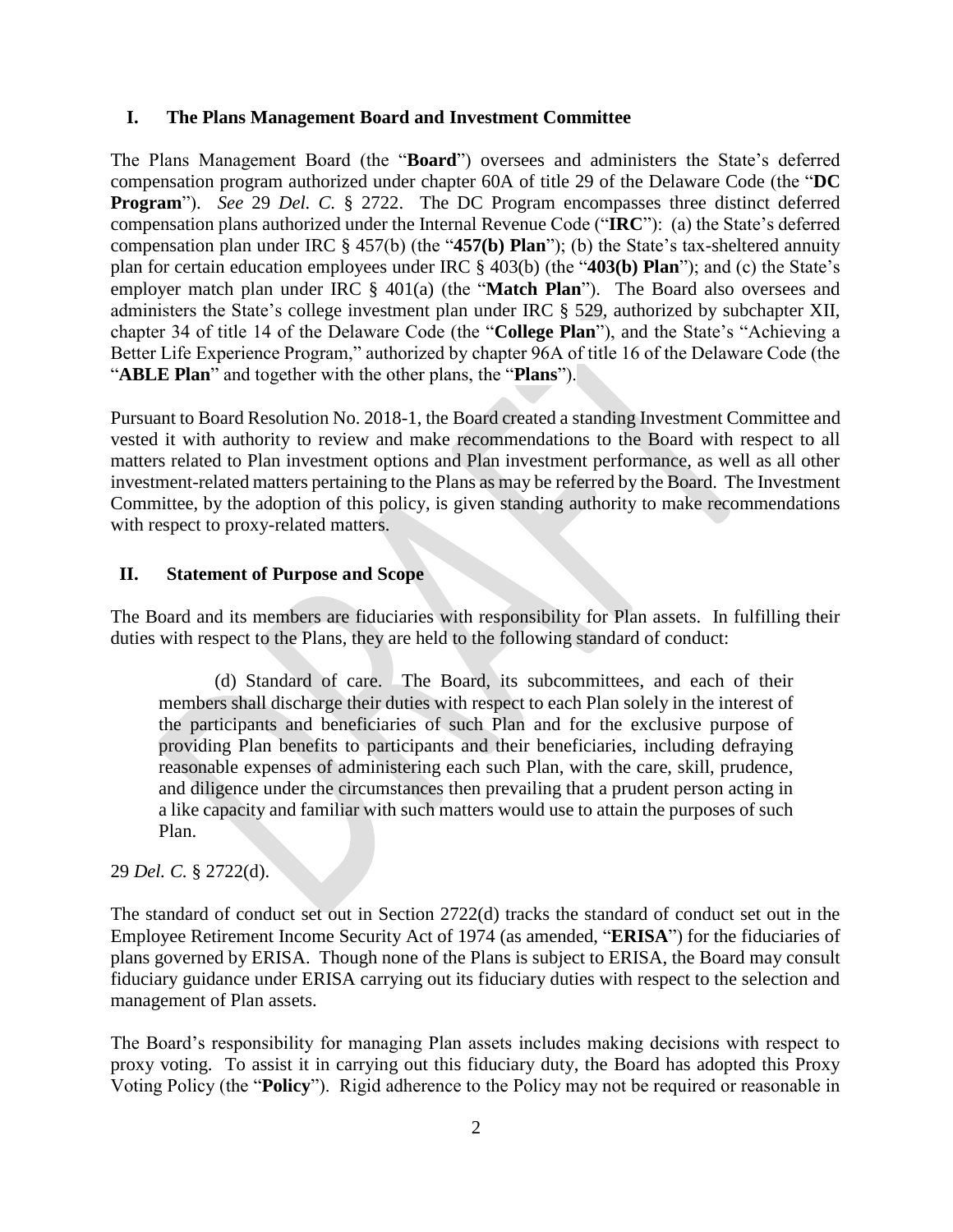certain circumstances and should be avoided where strict compliance would be inconsistent with the Board's fiduciary obligations to the Plans.

The Plans' assets primarily consist of shares of actively or passively managed funds that are offered as investment options under the Plans (the "**Funds**"). The Funds are typically registered investment companies (open-end mutual funds, unit investment trusts or exchange traded funds) that directly own portfolios of securities (equity or debt) selected by the Funds in accordance with their investment guidelines. While the Board has fiduciary obligations in the selection, oversight and replacement of Funds (as investment options), it has no direct responsibility for the selection or management of Fund assets. Each Fund's board of directors/trustees is responsible for the selection of the Fund's investment securities and exercise of proxy voting rights with respect those securities.

From time to time, a Fund may issue proxies to shareholders (including the Plans) in connection with the appointment of directors or trustees to a Fund's board, a merger with another fund or other transactions requiring shareholder approval (the "**Proxies**"). This Policy applies to the voting of such Proxies.

Depending on a Plan's structure, the Board may be responsible for voting Proxies, be responsible for monitoring another entity (*e.g.*, recordkeeper or other Plan vendor) responsible for voting Proxies, or have no role in the voting of Proxies. Each Plan other than the 403(b) Plan invests assets through a trust. The 403(b) Plan invests through a custodial arrangement. The applicable trust or custodial document for each Plan typically determines who exercises voting rights with respect to Proxies issued by Funds owned by a Plan.

The Board presently has direct responsibility for voting Proxies with respect to Funds owned by the **[College] and** ABLE Plans. The Board has delegated Proxy voting responsibility with respect to Funds owned by the  $\overline{457(b)}$ , and Match and College Plans to the vendors (trustee) for those Plans. The 403(b) Plan assets are held in individual custodial accounts in the name of the participants, and each participant can vote Proxies with respect to Fund shares allocated to his or her account. Thus, the Board has no obligation regarding the voting of Proxies for Fund shares allocated to a participant's 403(b) Plan account.

| Plan                  | <b>Voting Right/Duty</b> | <b>Board Role</b>    |
|-----------------------|--------------------------|----------------------|
| $457(b)^*$            | Vendor                   | Oversight            |
| Match <sup>*</sup>    | Vendor                   | Oversight            |
| $\overline{403(b)}^*$ | Participant              | None                 |
| College               | <b>Board-Vendor</b>      | <b>VoteOversight</b> |
| <b>ABLE</b>           | Board                    | Vote                 |

The following chart summarizes current Proxy voting rights and responsibilities for each Plan:

l

<sup>\*</sup> Participants in the 457(b), Match and 403(b) Plans have the option of directly investing in individual securities through brokerage accounts. The Board has no role in the voting of proxies related to securities held in brokerage accounts.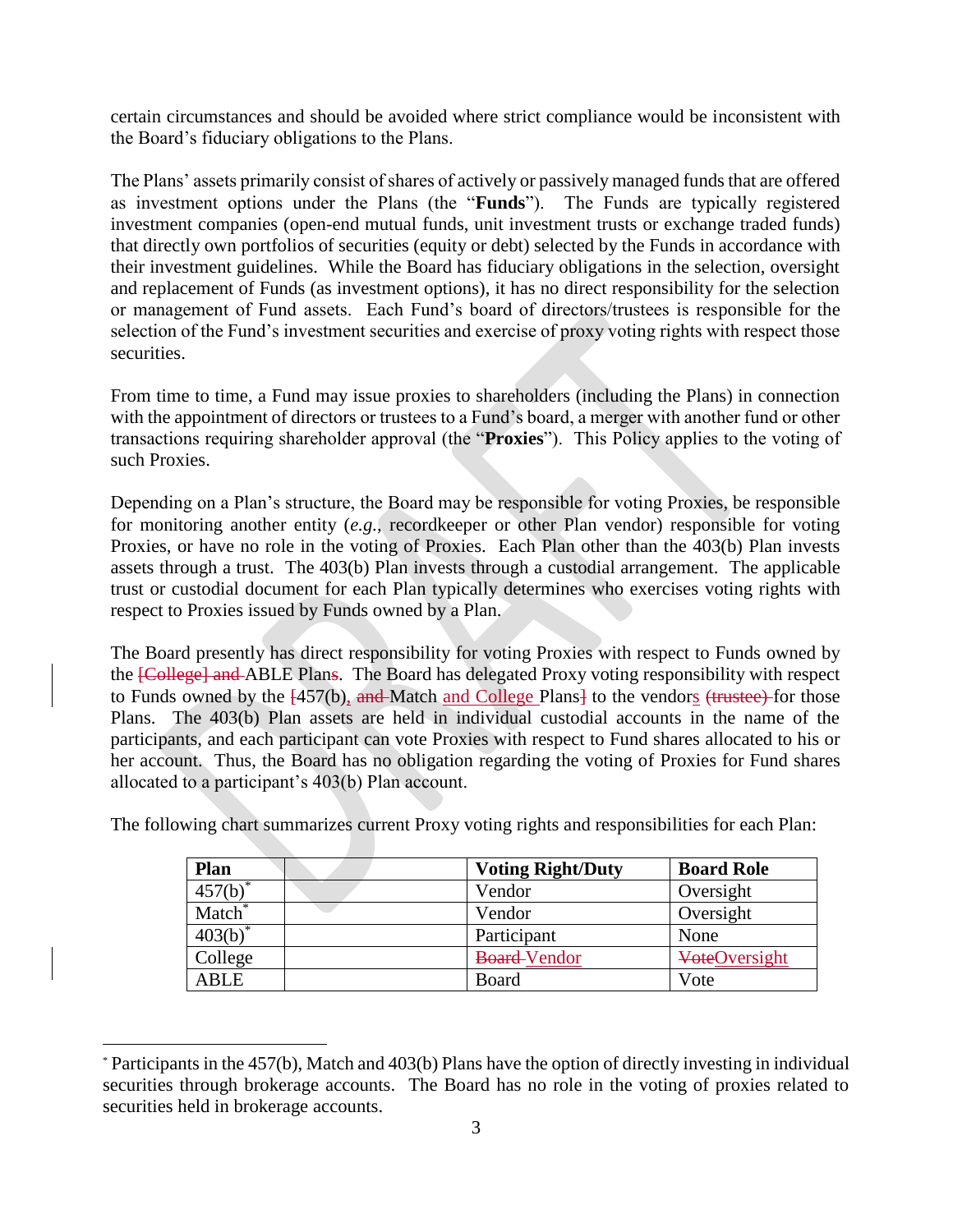## **III. Delegation of Duties to the State Treasurer**

#### **A. Voting**

The State Treasurer shall have authority and the duty to exercise voting rights for Proxies that the Board is obligated to vote. The State Treasurer may delegate this duty to the Director of Contributions and Plans Management within the Office of the State Treasurer ("**OST**").

Proxy voting rights shall be exercised in accordance with the fiduciary standard set out in Section II above. The State Treasurer or the State Treasurer's designee may decide not to vote a Proxy or Proxies if the expense of determining the appropriate vote outweighs the benefit that a favorable outcome would provide for the Plan and its participants and beneficiaries.

OST shall document and retain records of the voting of Proxies in accordance with applicable laws and regulations.

# **B. Oversight**

OST shall have and exercise oversight responsibility for Proxies in those instances where voting authority has been delegated to a recordkeeper or other vendor. Each such vendor shall:

- Acknowledge their fiduciary obligation to vote Proxies in the best interest of the participants and beneficiaries of the applicable Plan;
- Periodically provide OST with copies of their Proxy voting policies; and
- If requested, provide OST with the results and rationale of a particular vote.

# **C. Reports to the Investment Committee**

OST shall periodically report ("**OST Report**") to the Investment Committee concerning the voting of Proxies by the State Treasurer or the State Treasurer's designee. Each OST Report shall, at a minimum, (a) specify (i) the results of all such Proxy votes during the reporting period, including any decision not to vote, and (ii) the issue or issues put to vote, and (b) provide a brief description of the reasons for such decisions. Each OST Report also shall include a description of any issues OST identifies relating to the voting of Proxies by a recordkeeper or other vendor.

# **IV. DUTIES AND AUTHORITY OF THE INVESTMENT COMMITTEE**

The Investment Committee shall review the OST Reports. The Investment Committee has authority to resolve any issues related to this Policy. The Investment Committee shall work directly with OST and/or the recordkeeper or other vendor to resolve any such issue. The Investment Committee, in its discretion, may elevate to the full Board any Proxy-related issue.

The Investment Committee shall periodically review and make recommendations to the Board concerning the need for amendments to this Policy.